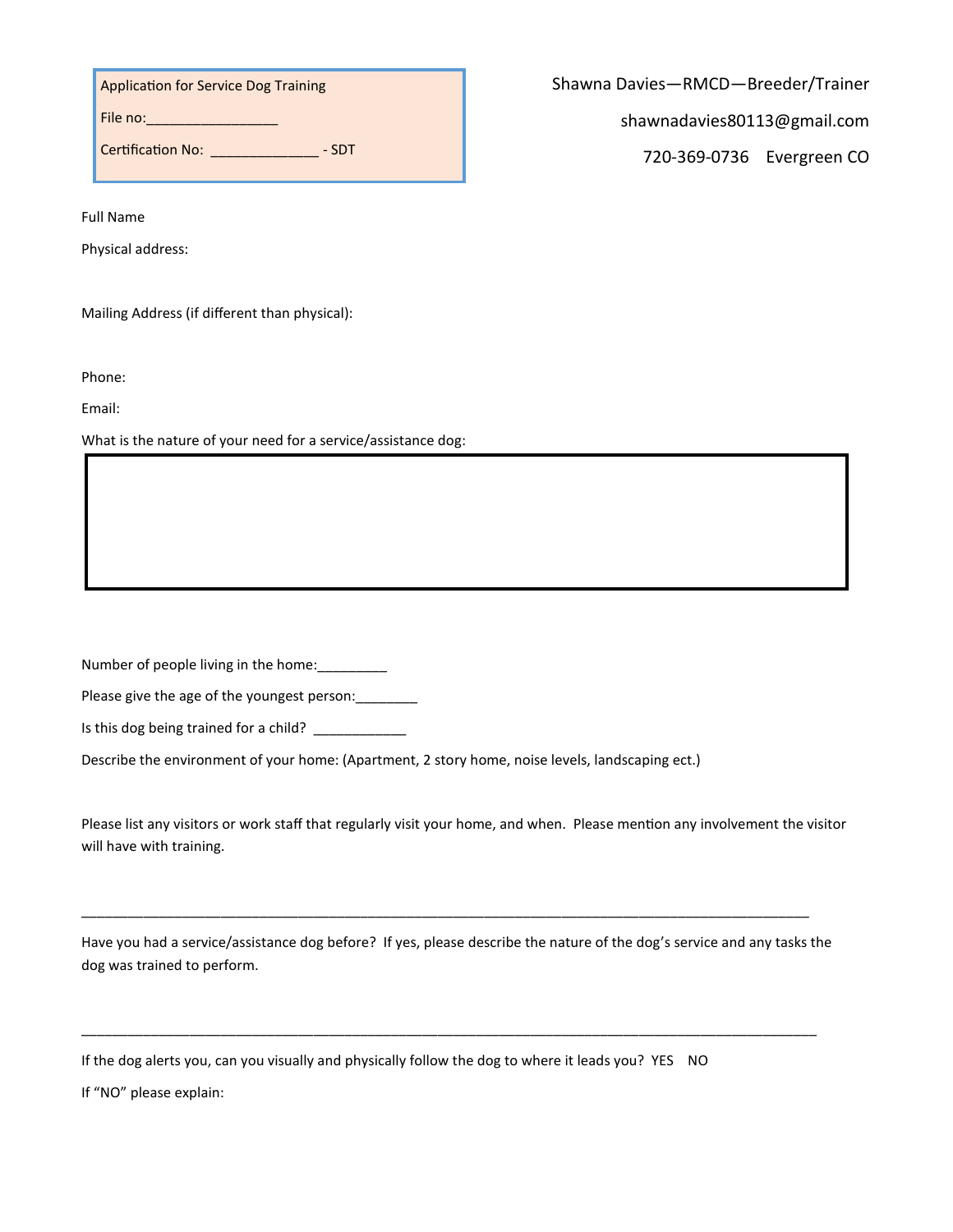What does your daily schedule look like (use the back to specify if necessary)

Are you easily frustrated? YES NO If yes, what coping mechanisms do you use to eleviate frustration?

When does your schedule permit time specifically put aside for alert and task training a service dog? (days and times)

\_\_\_\_\_\_\_\_\_\_\_\_\_\_\_\_\_\_\_\_\_\_\_\_\_\_\_\_\_\_\_\_\_\_\_\_\_\_\_\_\_\_\_\_\_\_\_\_\_\_\_\_\_\_\_\_\_\_\_\_\_\_\_\_\_\_\_\_\_\_\_\_\_\_\_\_\_\_\_\_\_\_\_\_\_\_\_\_\_\_\_\_\_

Will your service/assistance dog be accompanying you in public? YES NO

If so, what is the nature of your need for a service/assistance dog in public places?

Please describe your work, trade or volunteer service environment (commercial building, hospital, government campus/ elevators, desks, waiting rooms ect.)

Will you need your dog to alert differently or perform different tasks while away from home? If so, what do envision the difference to be?

Where will your dog be if it is not with you? Who will be responsible for the dog's care and feeding?

What kind(s) of transportation will your dog be expected to be familiar with? (Planes trains or automobiles?)

Do you foresee any physical limitations to your disability/need that your dog might encounter?

(example: daschunds shouldn't jump up or down from normal heighted furniture. Some dogs have ligament/bone problems)

Are you physically able to handle the movement and momentum of a dog? YES NO

If not, please list any requirements you have with mobility and handling: